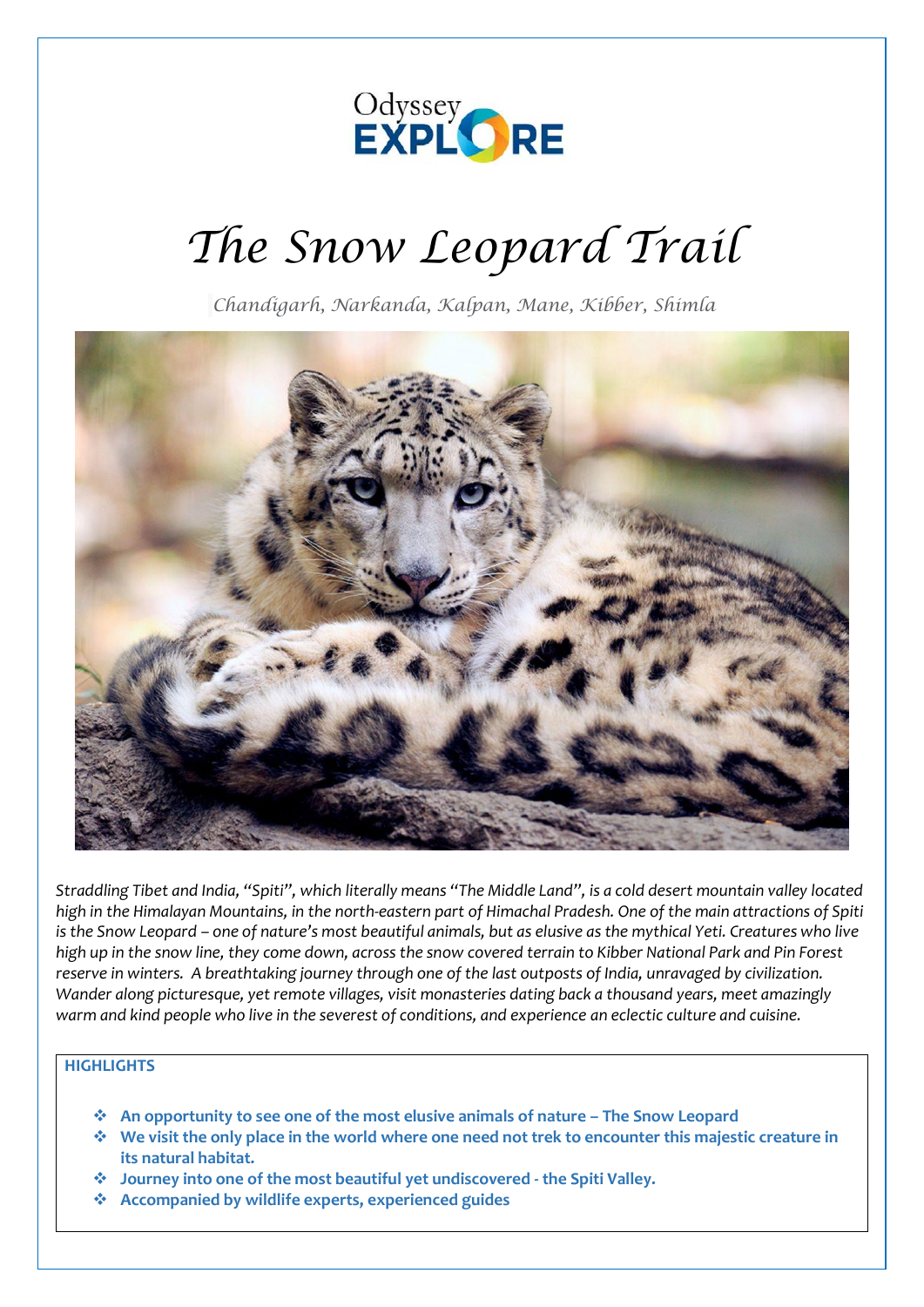#### **Day 01 – Chandigarh to Narkanda**



Arrive at Chandigarh Airport. We drive to the famed Pal Dhaba. Pal Dhaba has been serving up traditional, home cooked Punjabi food since the 1960s and is sure to feed you to your heart's content.

Post lunch, we drive to Narkanda in Innovas (3 guests to a vehicle). Narkanda is located 30 kms ahead of Kufri and we check into the valley-facing Kufri Holiday Resort where a warm dinner and room await. Don't let the excitement and anticipation of things to come rob you of a good night's sleep. Dinner at Hotel.

## **Overnight in Kufri Holiday Resort, Himachal Pradesh**

## **Day 02 – Narkanda to Kalpa**



In the coming week, snow is going to be our constant companion and enthusiasts have the option of taking ski lessons in the morning at the Narkanda Ski Centre. After a late breakfast, we'll drive to Kalpa in Maruti Gypsies (the only vehicle capable of handling the snow and rough terrain of Spiti Valley).

Lunch at Rampur will be our introduction to Kinnauri cuisine. Some of the staple dishes here include Thukpa, Momo, Chowmien, Poti Chawal, Meat Chawal and Chicken Chawal. We will also make a few halts for cha (tea). For Cha, a big container full of water is put to boil with wild tea leaves, salt, milk, butter, walnut, almond and spices. This tea, similar to Tibetan buttered salty tea, is supposed to quench thirst and be good for general health. At Kalpa village, we will check into our hotel (this is a basic hotel, but with attached toilets) where our chef will welcome us with piping hot soup. Rooms will be ready and heated.

**Overnight at Overnight in Kinner Villa, Kalpa Himachal Pradesh**

**Day 03 – Kalpa to Mane**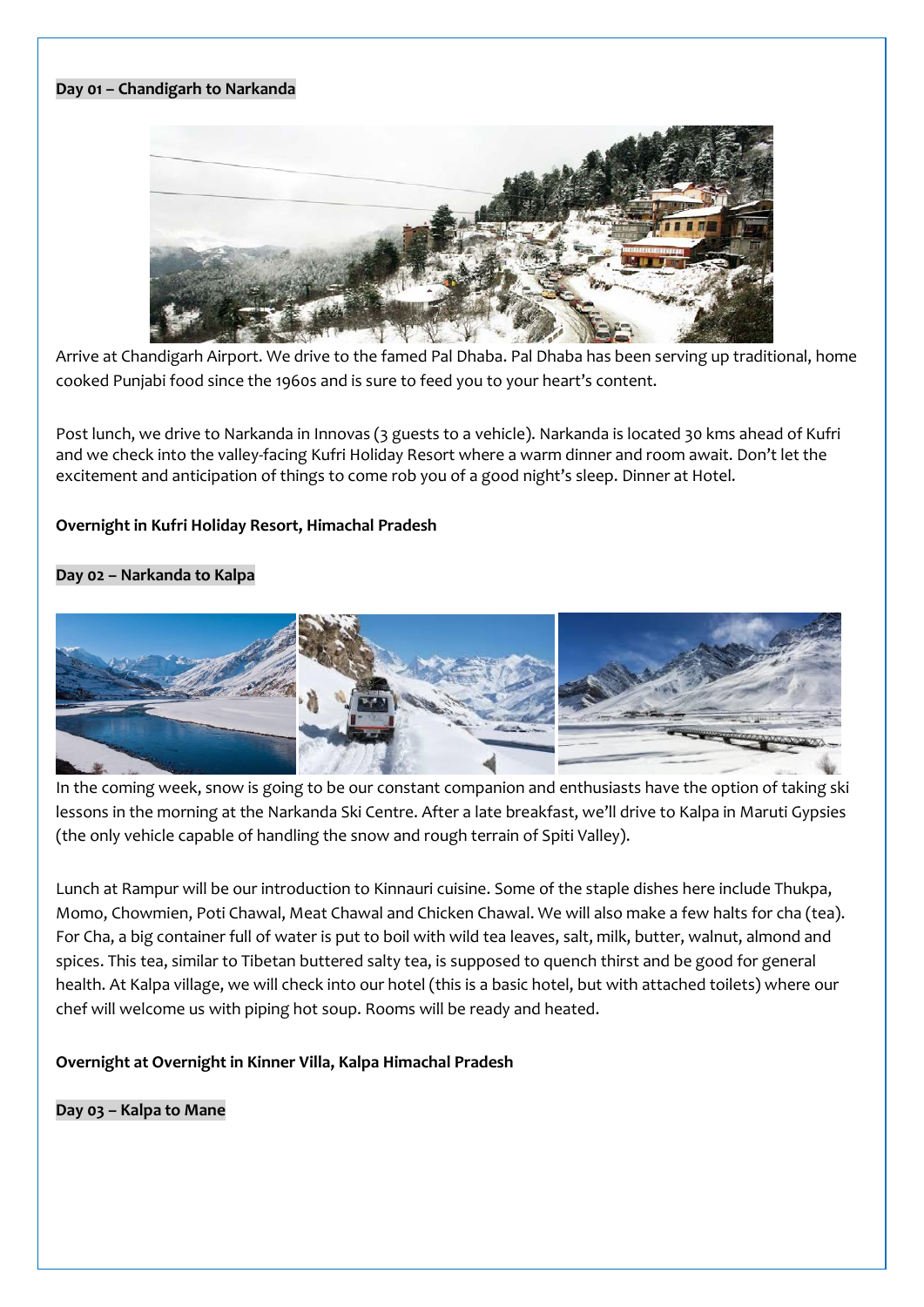

Today, After Breakfast, we leave Kinnaur valley and enter Spiti Valley. Post breakfast, we head for Mane, a long and arduous drive which will test the boundaries of mental and physical endurance. As we drive along, we will marvel at the ferocity of nature as well as be mesmerized with its beauty. Our main halt (apart from halts for tea) will be for lunch at a homestay in Nako Village by the scenic Nako Lake. From here, you will also be able to view the Leo Purgil Peak in the distance, standing magnificent, shrouded in white snow.

Post lunch, we continue our exploration and just before Mane, visit the 1000-year old Tabo Monastery, said to be one of the oldest monasteries in India. We will seek audience with the head Lama for his blessings to help us sight the Snow Leopard. A few cups of hot butter tea (a staple Tibetan/ Ladakhi tea which contains salted butter to help fortify against the icy cold temperatures) later, we reach the local homestay at Mane. The locals here live at the mercy of Mother Nature, with humility and respect. We will also have the opportunity to see beautiful tapestry work done by local ladies hung on the walls and to use beautifully embroidered quilts.

Much in contrast to the environment outside, we enter a cozy heated environment (powered by generators that our team has carried along). Hot dinner and we are ready to hit the bed. **Overnight in Local Home Stay, Mane Himachal Pradesh**.

#### **Day 04 - Mane to Kibber**



Post breakfast today, we leave for Kibber, the main location where we will spend the next 3 days spotting mountain animals and also, hopefully, the snow leopard. En route, be prepared to be bowled over by the vast, barren landscapes, stretching all the way up to the horizon. Stop by the Dhanka Lake and peer into its crystal waters to see a clear refection of the clouds gently flitting by. Allow yourself a moment of introspection, an opportunity to dwell upon your place in this vast universe. Today, we will also be visiting the picturesque Lalung Village.

Post lunch, we pass Kaza town – the capital of Spiti district. A few shops would be open – including a mini Decathlon - and hence anyone needing to stock up on essentials should pick them up here. From here, Kibber is just an hour away. We reach our homestay early evening and post a rejuvenating hot tea and some momos, can walk around the village and interact with the locals.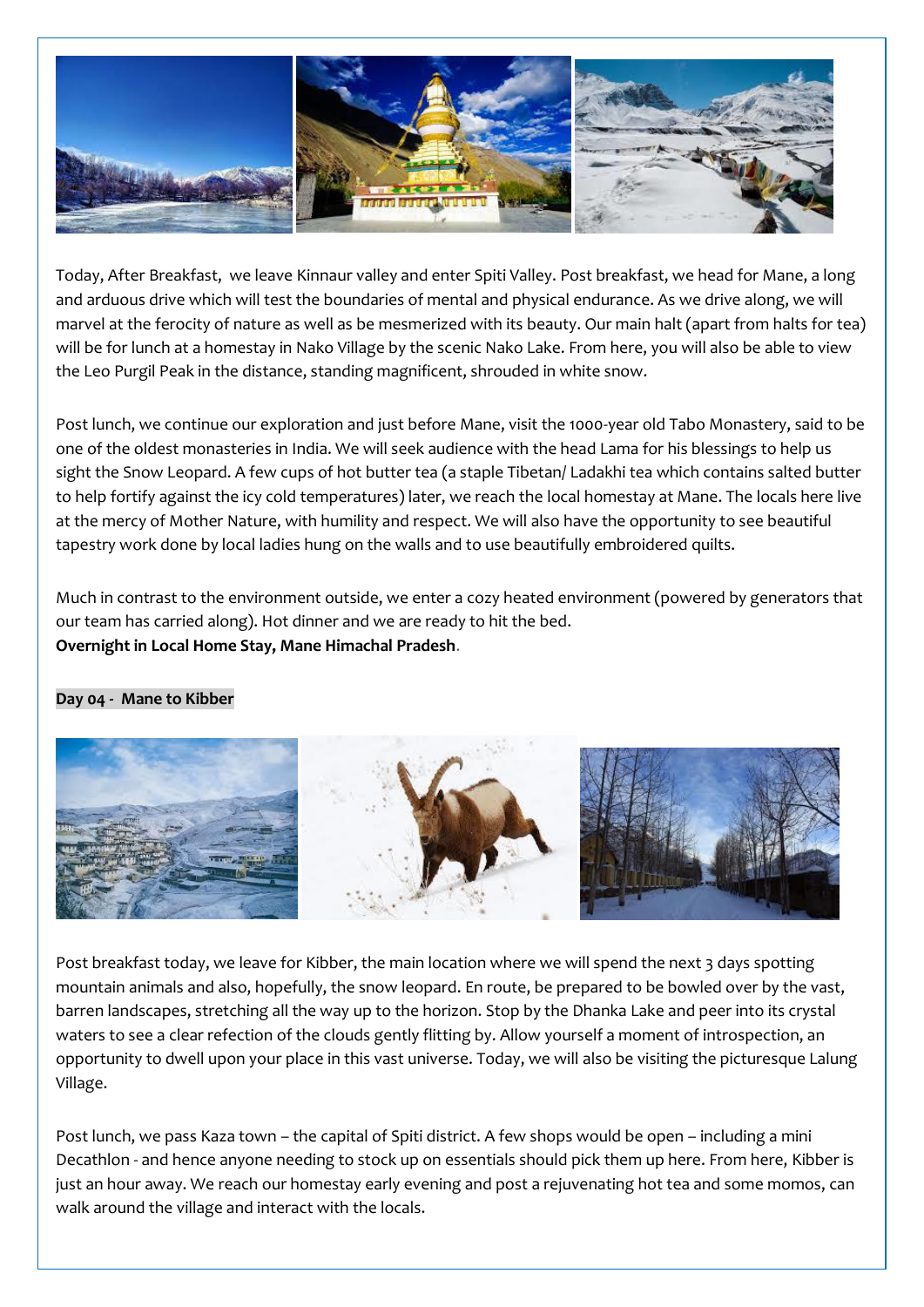## **Overnight in a Local Home Stay, Kibber Himachal Pradesh**

#### **Day 05 & 06- Kibber**



We have reached the winter home of the snow leopard. Guided by our spotters, we leave each day post breakfast to sight this magnificent animal. It is commonly said, "Don't hunt the predator but look for the prey. That's where the snow leopard lies." Snow leopards are known to feed on blue sheep, also called Bharal. Keep your eyes peeled for these along with other mountain life like the Ibex, Goral, Mountain Goats and wolves.

We will spend our evenings in the cosy kitchen where the local cooks will treat us to indigenous specialties while the local story **Home Stay, Kibber Himachal Pradesh** tellers spin yarns about the mountains.

#### **Overnight in a Local Home Stay**

#### **Day 07 – Kibber to Kalpa**

We begin a long journey back that will take us away from ancient civilization to modern civilization. We stop at Mane for lunch and reach Kalpa post sundown. The journey would be both tiring and exhilarating, hence, it would be dinner and lights out.

## **Overnight in Kinner Villa, Kalpa Himachal Pradesh**

#### **Day 08 – Kalpa to Shimla**



We are on the last day of our journey. Post breakfast, we leave the Kinnaur valley and proceed towards Shimla. As we near Shimla, our phones start ringing again, family and colleagues are again in touch. We have left behind one of the most isolated places on earth, but hopefully carry with us the warmth of its people and humility of its being. We end our evening in Shimla with a celebratory dinner and raise a toast to life, nature and its beauty. Dinner will be at the popular Café Shimla Times on Mall Road, courtesy yours truly.

#### **Overnight in East Bourne Resort, Shimla Himachal Pradesh**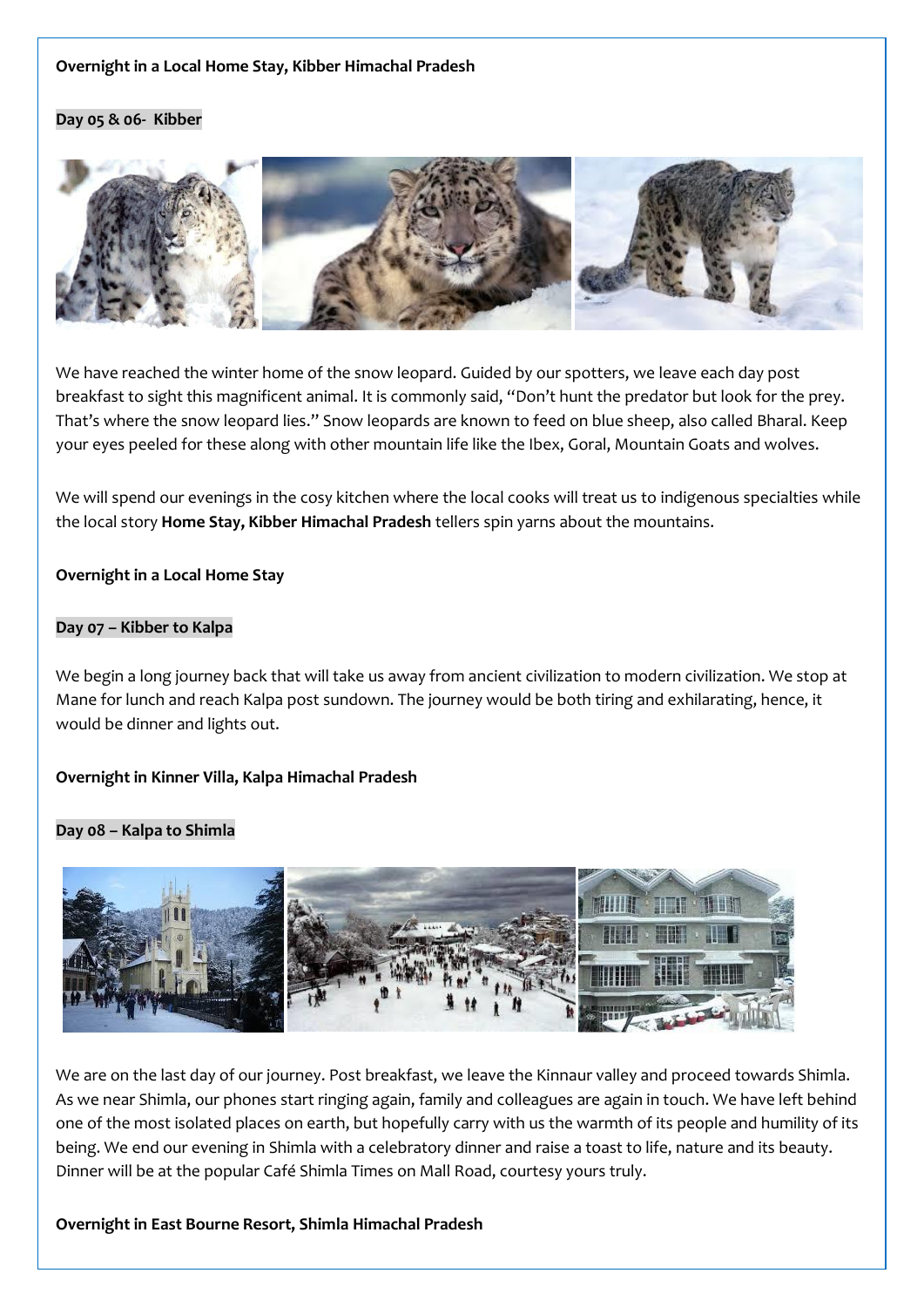#### **Day 09 – Shimla to Chandigarh**

After breakfast. Proceed to Chandigarh and treat yourself to another one of Chandigarh's delights at Pashtun restaurant – famous for its North West Frontier cuisine. After lunch, our team will drop you off at Chandigarh International Airport for your flight back.

\*\*\* Return Home with wonderful memories \*\*\*

**Price per person on a twin-sharing basis: Rs 1,25,800 Single supplement**: **TBA**

#### **Departure Dates:**

- **31 Jan to 8 Feb 2020**
- **10 Feb to 18 Feb 2020**
- **21 Feb to 29 Feb 2019**

#### **Inclusions**

- $\triangleright$  Accommodation as per the itinerary
- ➢ All meals breakfast, lunch & dinner
- ➢ An entourage comprising of experienced guides, Chefs
- ➢ Customized meals to suit your tastes
- ➢ Room Heaters/hot water bags, provision of electricity at all stay places.
- ➢ Experiences at each destination as specified in the itinerary.
- ➢ Trained spotters to go ahead
- ➢ Agency representatives accompanying the team always in a lead vehicle.
- ➢ Airport Transfer in Innovas.
- ➢ Travel in Gypsies/Taveras (3 guests to a vehicle) all through the route.
- ➢ Provision of refreshments enroute

#### **Exclusions**

- ➢ Flights into & out of Chandigarh
- ➢ Items of a personal nature
- ➢ Optional activities
- ➢ Alcoholic Beverages or any related expenses.
- $\triangleright$  Personal Accident/ Medical Insurance Cover, as per the individual's requirements.
- ➢ **5% GST**
- ➢ Anything not mentioned under "Inclusions"

#### **Notes:**

- ➢ Standard check in at hotels is at 14h00 onwards. Where necessary we will request an early check-in however, this is not guaranteed. The same applies to check out, which is at 12h00.
- ➢ Rates subject to change without prior notice due to circumstances beyond our control e.g. fuel increase

\_\_\_\_\_\_\_\_\_\_\_\_\_\_\_\_\_\_\_\_\_\_\_\_\_\_\_\_\_\_\_\_\_\_\_\_\_\_\_\_\_\_\_\_\_\_\_\_\_\_\_\_\_\_\_\_\_\_\_\_\_\_\_\_\_\_\_\_\_\_\_\_\_\_\_\_\_\_\_\_\_\_\_\_\_\_\_\_\_

➢ Price based on a minimum of 10-12 people travelling together